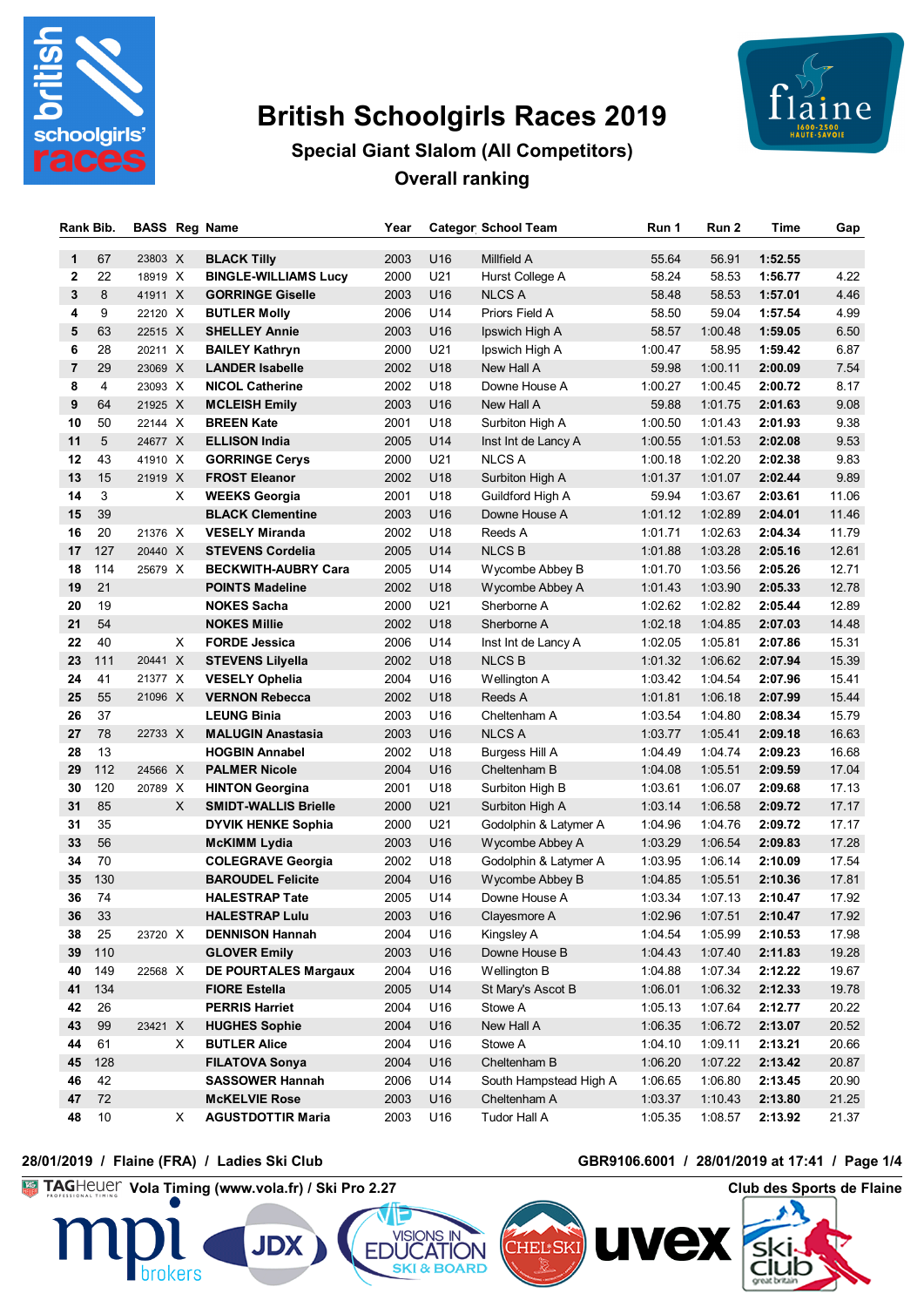# **British Schoolgirls Races 2019 Special Giant Slalom (All Competitors) Overall ranking**

| Rank Bib. |                | <b>BASS Reg Name</b> |   |                                 | Year     |                 | <b>Categor School Team</b> | Run 1   | Run 2   | Time    | Gap   |
|-----------|----------------|----------------------|---|---------------------------------|----------|-----------------|----------------------------|---------|---------|---------|-------|
|           |                |                      |   |                                 |          |                 |                            |         |         |         | 21.96 |
| 49        | 30             |                      |   | <b>HANFORD Juliette</b>         | 2004     | U <sub>16</sub> | Latymer Upper A            | 1:05.10 | 1:09.41 | 2:14.51 |       |
| 50        | 57             |                      |   | <b>KINGDOM-JONES Jemima</b>     | 2002     | U18             | Hurst College A            | 1:06.51 | 1:08.33 | 2:14.84 | 22.29 |
| 51        | 146            |                      |   | <b>NEWTON Alice</b>             | 2004     | U16             | Wycombe Abbey B            | 1:06.97 | 1:07.99 | 2:14.96 | 22.41 |
| 52        | 142            |                      |   | <b>TYDEMAN Alessandra</b>       | 2002     | U18             | Downe House B              | 1:07.79 | 1:07.22 | 2:15.01 | 22.46 |
| 53        | 143            | 23808 X              |   | <b>UTERMANN Caroline</b>        | 2003     | U16             | <b>NLCS B</b>              | 1:06.20 | 1:09.04 | 2:15.24 | 22.69 |
| 54        | 38             |                      | Χ | <b>LANGLEY Alicia</b>           | 2005     | U14             | Guildford High A           | 1:05.97 | 1:09.30 | 2:15.27 | 22.72 |
| 55        | 34             |                      | X | <b>GRANT Isabelle</b>           | 2003     | U16             | St Swithuns A              | 1:07.91 | 1:07.63 | 2:15.54 | 22.99 |
| 56        | 23             | 23675 X              |   | <b>JOVANOVICH Rose</b>          | 2005     | U14             | Cranleigh A                | 1:06.28 | 1:09.87 | 2:16.15 | 23.60 |
| 57        | 144            |                      |   | <b>BARINOVA Fevroniya</b>       | 2005     | U14             | Cheltenham B               | 1:07.05 | 1:09.15 | 2:16.20 | 23.65 |
| 58        | 6              |                      | Χ | <b>BRYER Lucy</b>               | 2004     | U16             | Wellington A               | 1:06.01 | 1:10.98 | 2:16.99 | 24.44 |
| 59        | 24             |                      |   | <b>GORDON Rosa</b>              | 2002     | U18             | City of London Girls A     | 1:06.83 | 1:10.92 | 2:17.75 | 25.20 |
| 60        | 93             |                      |   | <b>ROWLANDS Jessica</b>         | 2004     | U16             | Cranleigh A                | 1:08.95 | 1:09.60 | 2:18.55 | 26.00 |
| 61        | 139            |                      |   | <b>RICHARDS CHAPATTE Marina</b> | 2005     | U14             | Godolphin & Latymer B      | 1:09.20 | 1:09.56 | 2:18.76 | 26.21 |
| 62        | 126            |                      |   | <b>MCDOUGALL Matilda</b>        | 2003     | U16             | Downe House B              | 1:09.07 | 1:09.98 | 2:19.05 | 26.50 |
| 63        | 60             | 23717 X              |   | <b>LAWTON Emma</b>              | 2004     | U16             | Kingsley A                 | 1:08.39 | 1:10.76 | 2:19.15 | 26.60 |
| 64        | 84             |                      |   | <b>MOURADIAN Tiana</b>          | 2003     | U16             | St Mary's Ascot A          | 1:10.09 | 1:09.20 | 2:19.29 | 26.74 |
| 65        | 73             |                      | X | <b>LUPTON Feya</b>              | 2001     | U18             | Guildford High A           | 1:08.13 | 1:11.47 | 2:19.60 | 27.05 |
| 66        | 136            |                      |   | <b>WATKINS Katya</b>            | 2001     | U18             | Surbiton High B            | 1:09.17 | 1:10.99 | 2:20.16 | 27.61 |
| 67        | 48             |                      |   | <b>HOGBIN Charlotte</b>         | 2005     | U14             | <b>Burgess Hill A</b>      | 1:09.14 | 1:11.40 | 2:20.54 | 27.99 |
| 68        | 95             | 23719 X              |   | <b>SAINSBURY Lucy</b>           | 2004     | U16             | Kingsley A                 | 1:09.50 | 1:11.10 | 2:20.60 | 28.05 |
| 69        | $\overline{7}$ | 22110 X              |   | <b>FAIRFULL Madeleine</b>       | 2006     | U14             | South Hampstead High A     | 1:07.14 | 1:13.68 | 2:20.82 | 28.27 |
| 70        | 76             |                      |   | <b>GATHY Margaux</b>            | 2001     | U18             | Wellington A               | 1:07.81 | 1:13.15 | 2:20.96 | 28.41 |
| 71        | 150            |                      |   | <b>FIORE Ilaria</b>             | 2003     | U16             | St Mary's Ascot B          | 1:09.61 | 1:11.44 | 2:21.05 | 28.50 |
| 72        | 77             | 21741 X              |   | <b>BEINHOCKER Anna</b>          | 2004     | U16             | South Hampstead High A     | 1:07.38 | 1:13.73 | 2:21.11 | 28.56 |
| 73        | 100            |                      |   | <b>LUCENET Ruby</b>             | 2004     | U16             | Latymer Upper A            | 1:09.27 | 1:11.91 | 2:21.18 | 28.63 |
| 74        | 113            |                      |   | <b>HOSKING Olivia</b>           | 2003     | U16             | Guildford High B           | 1:09.69 | 1:11.76 | 2:21.45 | 28.90 |
| 75        | 79             |                      |   | <b>CALVEY Alexandra</b>         | 2000     | U21             | Priors Field A             | 1:09.31 | 1:12.35 | 2:21.66 | 29.11 |
| 76        | 101            |                      |   | <b>OLSOFF Celeste</b>           | 2004     | U16             | St Mary's Calne A          | 1:09.59 | 1:12.21 | 2:21.80 | 29.25 |
| 77        | 69             |                      |   | <b>WITHEROW Alexandra</b>       | 2004     | U16             | St Swithuns A              | 1:11.37 | 1:10.55 | 2:21.92 | 29.37 |
| 78        | 152            | 23192 X              |   | <b>BREEN Ellen</b>              | 2003     | U16             | Surbiton High B            | 1:10.06 | 1:12.15 | 2:22.21 | 29.66 |
| 79        | 17             |                      |   | <b>BENNETT Amy</b>              | 2003     | U16             | <b>Francis Holland A</b>   | 1:06.77 | 1:15.72 | 2:22.49 | 29.94 |
| 80        | 89             |                      |   | <b>MINCHIN Sophie</b>           | 2003     | U16             | Sherborne A                | 1:10.10 | 1:12.45 | 2:22.55 | 30.00 |
| 81        | 105            |                      | X | <b>MINICIONE Asia</b>           | 2006     | U14             | Godolphin & Latymer A      | 1:12.68 | 1:09.98 | 2:22.66 | 30.11 |
| 82        | 45             |                      |   | <b>CARTER Saskia</b>            | 2002     | U18             | Tudor Hall A               | 1:08.11 | 1:14.66 | 2:22.77 | 30.22 |
| 83        | 14             |                      |   | <b>HENDERSON Cordelia</b>       | 2001     | U18             | St Mary's Ascot A          | 1:10.91 | 1:11.87 | 2:22.78 | 30.23 |
| 84        | 18             |                      |   | <b>KING Eloise</b>              | 2005     | U14             | Benenden A                 | 1:10.63 | 1:12.34 | 2:22.97 | 30.42 |
| 85        | 66             |                      |   | <b>OLSOFF Amelie</b>            | 2004 U16 |                 | St Mary's Calne A          | 1:14.02 | 1:09.06 | 2:23.08 | 30.53 |
| 86        | 118            |                      |   | <b>SCHULTE-BOCKUM Charlotte</b> | 2001     | U18             | St Mary's Ascot B          | 1:11.86 | 1:11.63 | 2:23.49 | 30.94 |
| 87        | 81             |                      |   | <b>BERKNOV Clara</b>            | 2005     | U14             | Woldingham A               | 1:10.83 | 1:13.05 | 2:23.88 | 31.33 |
| 88        | 53             |                      |   | <b>McLEAN Isobel</b>            | 2006     | U14             | Benenden A                 | 1:11.38 | 1:12.55 | 2:23.93 | 31.38 |
| 89        | $\mathbf{1}$   |                      |   | <b>KOHLHASE Sarah</b>           | 2002     | U18             | Mayfield A                 | 1:06.78 | 1:17.75 | 2:24.53 | 31.98 |
| 90        | 123            |                      |   | <b>WILMOT Ella</b>              | 2002     | U18             | Godolphin & Latymer B      | 1:11.19 | 1:14.34 | 2:25.53 | 32.98 |
| 91        | 129            |                      |   | <b>WRIGHT Beatrix</b>           | 2002     | U18             | Guildford High B           | 1:10.27 | 1:15.29 | 2:25.56 | 33.01 |
| 92        | 87             |                      |   | <b>LOUIS Josephine</b>          | 2004     | U16             | Francis Holland A          | 1:11.29 | 1:14.53 | 2:25.82 | 33.27 |
| 93        | 75             |                      |   | <b>HOW Isabel</b>               | 2006     | U14             | Inst Int de Lancy A        | 1:12.19 | 1:14.50 | 2:26.69 | 34.14 |
| 94        | 106            |                      |   | <b>DE UNGER Anais</b>           | 2005     | U14             | Benenden B                 | 1:11.55 | 1:15.46 | 2:27.01 | 34.46 |
| 95        | 92             |                      |   | <b>KEENLEYSIDE Harriet</b>      | 2001     | U18             | Hurst College A            | 1:13.24 | 1:13.89 | 2:27.13 | 34.58 |
| 96        | 97             |                      |   | <b>NEGRI Allegra</b>            | 2005     | U14             | Wimbledon High A           | 1:12.81 | 1:14.92 | 2:27.73 | 35.18 |
| 97        | 138            |                      |   | <b>BAKER Lauren</b>             | 2004     | U16             | Benenden B                 | 1:15.07 | 1:14.68 | 2:29.75 | 37.20 |
| 98        | 86             |                      |   | <b>RICHARDSON Georgia</b>       | 2002     | U18             | Stamford A                 | 1:12.78 | 1:16.99 | 2:29.77 | 37.22 |
| 99        | 104            |                      |   | <b>CLOUGH Hannah</b>            | 2004     | U16             | St Swithuns A              | 1:13.76 | 1:16.18 | 2:29.94 | 37.39 |
| 100 122   |                |                      |   | <b>HOLLAWAY Milly</b>           | 2004     | U16             | Benenden B                 | 1:14.80 | 1:15.37 | 2:30.17 | 37.62 |
| 101       | 27             |                      |   | <b>WUCZYNSKA Maria</b>          | 2005     | U14             | Wimbledon High A           | 1:19.90 | 1:10.31 | 2:30.21 | 37.66 |
| 102 107   |                |                      |   | <b>CORRIGAN Caroline</b>        | 2002     | U18             | Godolphin & Latymer B      | 1:11.85 | 1:18.54 | 2:30.39 | 37.84 |
| 103       | 119            |                      |   | <b>SANDMAN Mae</b>              | 2006     | U14             | <b>Burgess Hill B</b>      | 1:14.78 | 1:15.62 | 2:30.40 | 37.85 |
| 104       | 88             |                      |   | <b>McLEAN Katherine</b>         | 2004     | U16             | Benenden A                 | 1:15.18 | 1:15.42 | 2:30.60 | 38.05 |
| 105       | 131            |                      |   | <b>PRESTON Amber</b>            | 2003     | U16             | St Mary's Calne B          | 1:13.42 | 1:17.71 | 2:31.13 | 38.58 |
| 106       | 47             |                      |   | <b>JENKINSON Molly</b>          | 2002     | U18             | St Georges Ascot A         | 1:13.76 | 1:17.98 | 2:31.74 | 39.19 |
| 107       | 98             | 23800 X              |   | <b>SHELLEY Madeline</b>         | 2002     | U18             | Ipswich High A             | 1:12.75 | 1:19.11 | 2:31.86 | 39.31 |
|           |                |                      |   |                                 |          |                 |                            |         |         |         |       |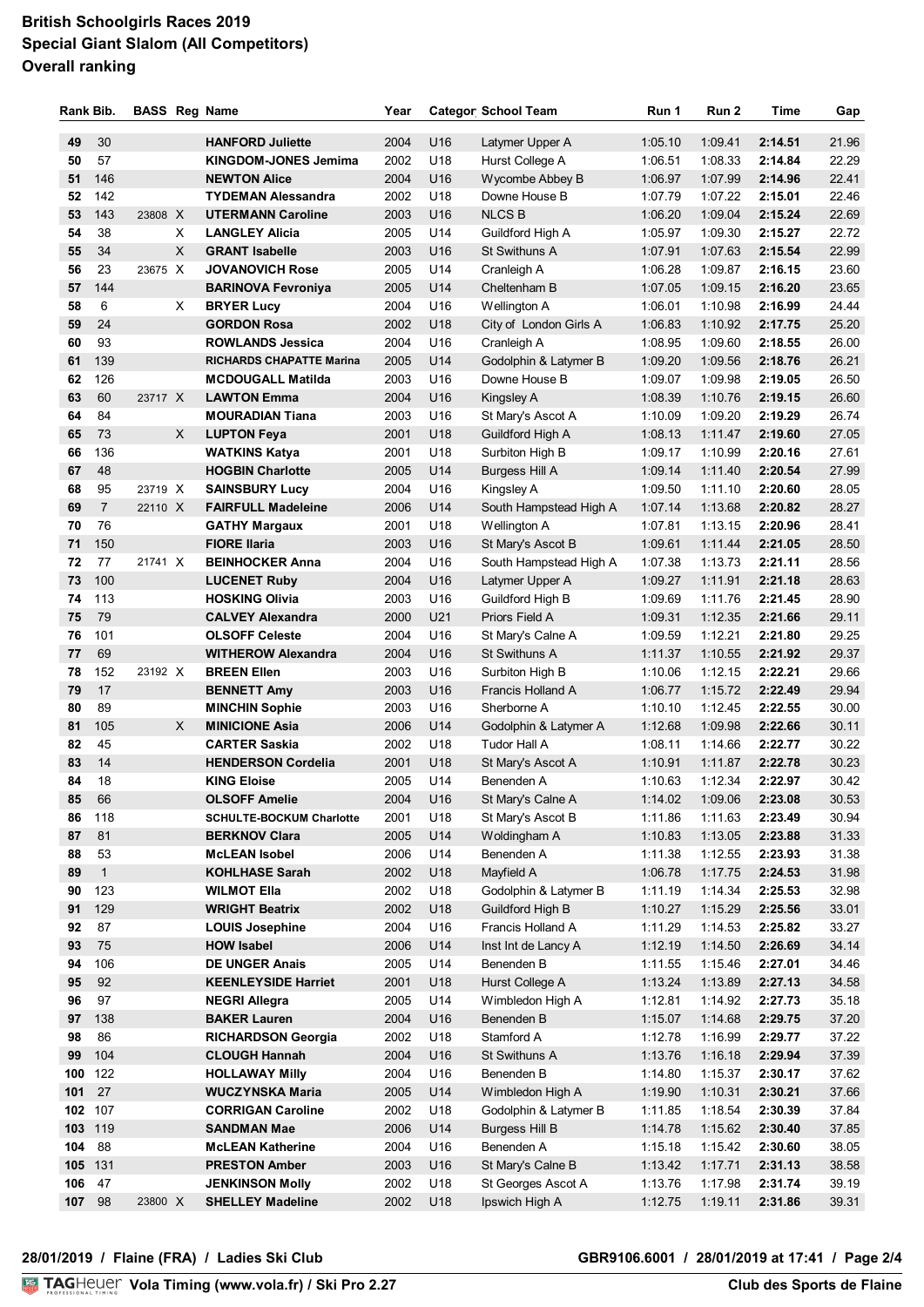# **British Schoolgirls Races 2019 Special Giant Slalom (All Competitors) Overall ranking**

| Rank Bib. |         |          | <b>BASS Reg Name</b>      | Year |                 | <b>Categor School Team</b> | Run 1   | Run 2   | Time    | Gap     |
|-----------|---------|----------|---------------------------|------|-----------------|----------------------------|---------|---------|---------|---------|
| 108       | 11      |          | <b>SPARSHOTT Sparkle</b>  | 2002 | U18             | Woldingham A               | 1:11.26 | 1:21.01 | 2:32.27 | 39.72   |
| 109       | 44      | $\times$ | <b>MAYHEAD Eve</b>        | 2000 | U21             | Priors Field A             | 1:13.27 | 1:19.32 | 2:32.59 | 40.04   |
| 110       | 65      |          | <b>KERLEY Pascale</b>     | 2005 | U14             | Latymer Upper A            | 1:15.03 | 1:17.81 | 2:32.84 | 40.29   |
| 111       | 46      |          | <b>MARTIN Lily</b>        | 2004 | U <sub>16</sub> | Woldingham A               | 1:13.71 | 1:19.22 | 2:32.93 | 40.38   |
| 112       | 82      |          | <b>WOODWARD Lily</b>      | 2004 | U16             | St Georges Ascot A         | 1:15.00 | 1:18.85 | 2:33.85 | 41.30   |
| 113       | 52      |          | <b>PILOT Alexandra</b>    | 2005 | U14             | Francis Holland A          | 1:15.59 | 1:18.36 | 2:33.95 | 41.40   |
| 114       | 137     |          | <b>BULL Lucy</b>          | 2001 | U18             | Woldingham B               | 1:15.05 | 1:18.95 | 2:34.00 | 41.45   |
| 115       | 147     |          | <b>PATERSON Pollyanna</b> | 2004 | U16             | St Mary's Calne B          | 1:13.98 | 1:20.05 | 2:34.03 | 41.48   |
| 115       | 16      |          | <b>ANDERSON Katie</b>     | 2002 | U18             | Stamford A                 | 1:15.58 | 1:18.45 | 2:34.03 | 41.48   |
| 117       | 51      |          | <b>ANDERSON Jessica</b>   | 2004 | U16             | Stamford A                 | 1:14.46 | 1:19.68 | 2:34.14 | 41.59   |
| 118       | 133     |          | <b>D'ARENBERG Larissa</b> | 2002 | U18             | Wellington B               | 1:16.94 | 1:17.22 | 2:34.16 | 41.61   |
| 119       | 36      |          | <b>TURNER Georgina</b>    | 2004 | U16             | Mayfield A                 | 1:13.69 | 1:20.98 | 2:34.67 | 42.12   |
| 120       | 109     |          | <b>WATSON Sonia</b>       | 2003 | U16             | City of London Girls B     | 1:14.32 | 1:20.47 | 2:34.79 | 42.24   |
| 121       | 62      |          | <b>BOEHM Theresa</b>      | 2005 | U14             | Wimbledon High A           | 1:15.68 | 1:19.57 | 2:35.25 | 42.70   |
| 122       | 90      |          | <b>LIANG Isabelle</b>     | 2001 | U18             | Reeds A                    | 1:18.18 | 1.17.11 | 2:35.29 | 42.74   |
| 123       | 80      |          | <b>MORRISON Harriet</b>   | 2004 | U16             | Tudor Hall A               | 1:14:44 | 1:21.25 | 2:35.69 | 43.14   |
| 124       | 117     |          | <b>CELESIA Allegra</b>    | 2004 | U16             | Wellington B               | 1:16.85 | 1:19.62 | 2:36.47 | 43.92   |
| 125       | 94      |          | <b>COLTHORPE Emma</b>     | 2001 | U18             | City of London Girls A     | 1:19.05 | 1:18.23 | 2:37.28 | 44.73   |
| 126       | 151     |          | <b>TIBBLE Tara</b>        | 2005 | U14             | <b>Burgess Hill B</b>      | 1:17.17 | 1:20.82 | 2:37.99 | 45.44   |
|           | 127 115 |          | <b>ERGATOUDIS Lily</b>    | 2002 | U18             | St Mary's Calne B          | 1:16.98 | 1:21.11 | 2:38.09 | 45.54   |
| 128       | 83      |          | <b>EATON Sophie</b>       | 2002 | U18             | Burgess Hill A             | 1:20.75 | 1:18.52 | 2:39.27 | 46.72   |
| 129       | 59      |          | <b>WESSEL Beartrice</b>   | 2001 | U <sub>18</sub> | City of London Girls A     | 1:20.52 | 1:22.03 | 2:42.55 | 50.00   |
| 130       | 135     |          | <b>LIND Hannah</b>        | 2005 | U14             | <b>Burgess Hill B</b>      | 1:18.04 | 1:26.57 | 2:44.61 | 52.06   |
| 131       | 125     |          | <b>WAINE Louisa</b>       | 2002 | U18             | City of London Girls B     | 1:25.17 | 1:26.06 | 2:51.23 | 58.68   |
| 132 71    |         |          | <b>HAMAN Isabella</b>     | 2006 | U14             | Mayfield A                 | 1:24.57 | 1:28.58 | 2:53.15 | 1:00.60 |
| 133       | 141     |          | <b>GIRADET Marie</b>      | 2006 | U14             | City of London Girls B     | 1:26.53 | 1:26.70 | 2:53.23 | 1:00.68 |
| 134       | 96      |          | <b>BETTANY Sienna</b>     | 2005 | U14             | Stowe A                    | 1:24.64 | 1:30.49 | 2:55.13 | 1:02.58 |
| 135       | 116     |          | <b>BILTON Megan</b>       | 2006 | U14             | Mayfield B                 | 1:26.63 | 1:39.26 | 3:05.89 | 1:13.34 |
|           | 136 148 |          | <b>ZHOU Christina</b>     | 2004 | U16             | Mayfield B                 | 1:33.26 | 1:33.44 | 3:06.70 | 1:14.15 |

### **Did Not Start - Run 1 (3)**

| 68  |         | <b>MACKENZIE Daisy</b>              | 2003 | U <sub>16</sub> | Clavesmore A            |
|-----|---------|-------------------------------------|------|-----------------|-------------------------|
| 103 |         | <b>RUTTENSTORFER Stephanie 2002</b> |      | U18             | Clavesmore A            |
| 145 | 22330 X | <b>HART Katherine</b>               | 2005 | U14             | <b>Guildford High B</b> |

## **Did Not Finish - Run 1 (5)**

| 31            | <b>FENTON Ella</b>       | 2001<br>U <sub>18</sub> | St Mary's Calne A |         |
|---------------|--------------------------|-------------------------|-------------------|---------|
| 32<br>21593 X | <b>COWELL Milly</b>      | 2002<br>U18             | Millfield A       |         |
| 58            | <b>SMITH Phoebe</b>      | U <sub>16</sub><br>2004 | Cranleigh A       | 1:10.01 |
| 121           | <b>CANNOCK Georgiana</b> | 2002<br>U18             | Woldingham B      | 1:30.37 |
| 140           | <b>MONGA Madeleine</b>   | U <sub>14</sub><br>2006 | St Swithuns B     | 1:33.23 |

## **Disqualified - Run 1 (1)**

|                            | 49             |         |  | <b>SILLARS Flora</b>           | 2002 | U <sub>18</sub> | St Mary's Ascot A       |         | Gate 12 |  |  |  |
|----------------------------|----------------|---------|--|--------------------------------|------|-----------------|-------------------------|---------|---------|--|--|--|
| Did Not Start - Run 2 (6)  |                |         |  |                                |      |                 |                         |         |         |  |  |  |
|                            | 31             |         |  | <b>FENTON Ella</b>             | 2001 | U <sub>18</sub> | St Mary's Calne A       |         |         |  |  |  |
|                            | 32             | 21593 X |  | <b>COWELL Milly</b>            | 2002 | U <sub>18</sub> | Millfield A             |         |         |  |  |  |
|                            | 68             |         |  | <b>MACKENZIE Daisy</b>         | 2003 | U <sub>16</sub> | Clayesmore A            |         |         |  |  |  |
|                            | 103            |         |  | <b>RUTTENSTORFER Stephanie</b> | 2002 | U18             | Clayesmore A            |         |         |  |  |  |
|                            | 145            | 22330 X |  | <b>HART Katherine</b>          | 2005 | U14             | <b>Guildford High B</b> |         |         |  |  |  |
|                            | 153            |         |  | <b>BANNISTER Beatrix</b>       | 2004 | U16             | Woldingham B            | 1:22.75 |         |  |  |  |
| Did Not Finish - Run 2 (7) |                |         |  |                                |      |                 |                         |         |         |  |  |  |
|                            | $\overline{2}$ | 24577 X |  | <b>HEWETT Alexandra</b>        | 2004 | U16             | Cheltenham A            | 1:01.95 |         |  |  |  |
|                            | 12             |         |  | <b>WOODWARD Ruby</b>           | 2004 | U16             | St Georges Ascot A      | 1:08.97 |         |  |  |  |
|                            | 49             |         |  | <b>SILLARS Flora</b>           | 2002 | U <sub>18</sub> | St Mary's Ascot A       |         |         |  |  |  |